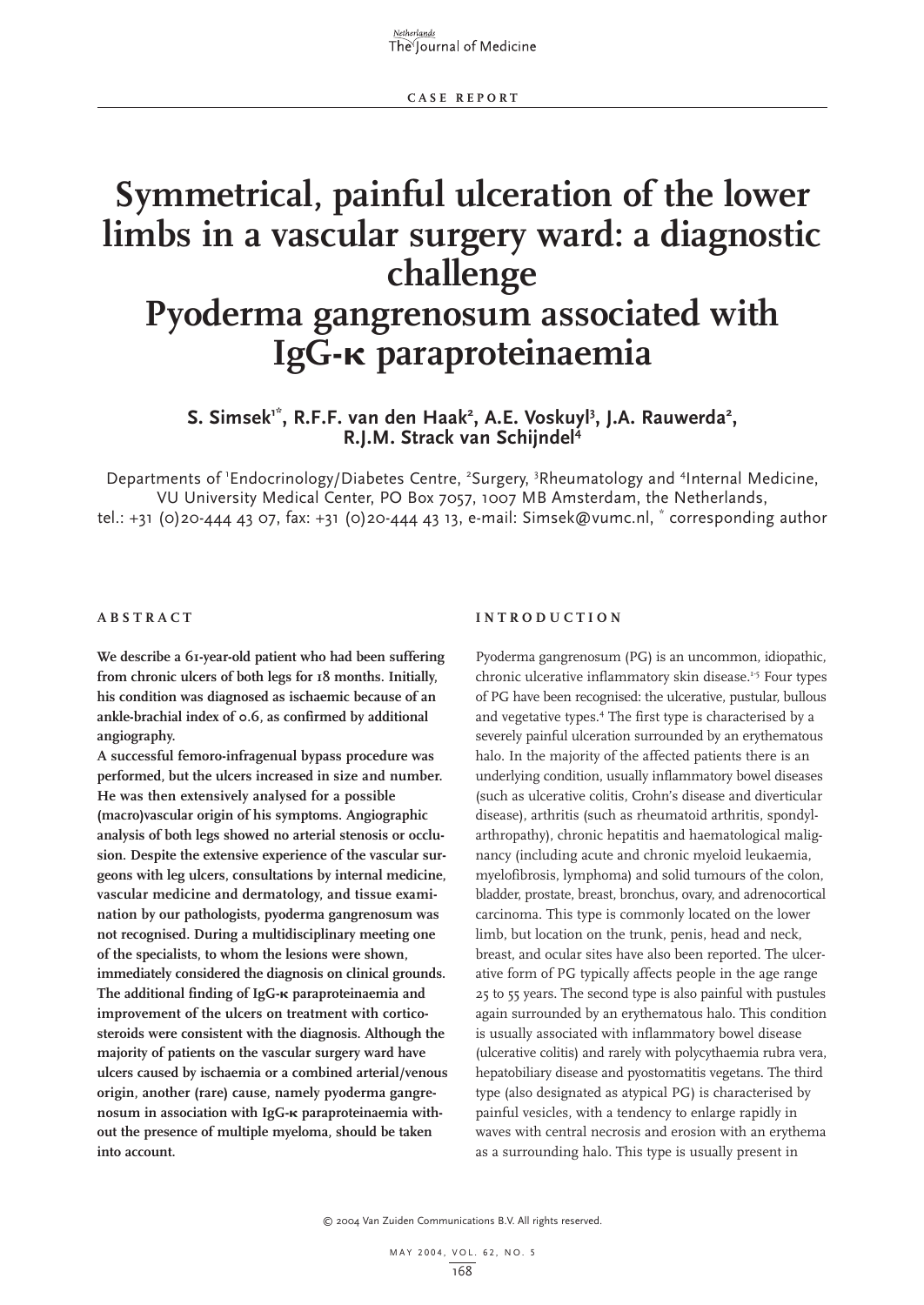combination with haematological dyscrasias. Confusion with Sweet's disease (acute febrile neutrophilic dermatosis) can easily occur. Sweet's disease is very uncommon and characterised by uncomfortable chronic erythematous plaques with sinus discharge. Other disorders associated with PG include HIV, hepatitis C, thyroid disease, diabetes mellitus, cryoglobulinaemia, lupus erythematosus, dermatomyositis, sarcoidosis, vasculitis (Wegener's granulomatosis, Takayashu's arteritis, Behçet's disease) and paroxysmal nocturnal haemoglobinuria (*table 1*).

The association of the ulcerative type of PG with benign monoclonal gammopathy, especially of immunoglobulin A (IgA), has also been described.<sup>6-9</sup> We report a patient suffering from the ulcerative type of PG of both legs, which was found to be associated with IgG-K paraproteinaemia.

# **CASE REPORT**

A 61-year-old patient was admitted to the department of vascular surgery because of chronic ulcers of both legs (for 18 months). These ulcers were initially identified as ischaemic lesions (an ankle-brachial index of 0.6) and femoro-infragenual bypass surgery was performed. Soon after this operation, he developed more painful ulcers, despite normalisation of the ankle-brachial index. Moreover, subsequent angiographic analysis of the arteries of the legs showed an open bypass without any indication for (macro)vascular stenosis/occlusion. Duplex examination did not show venous occlusion either. The patient had been treated with several antibiotics, without any improvement in the clinical situation. Then he was send to our university hospital. Cardiovascular risk factors, including hypertension and dyslipidaemia, were adequately controlled. He was not complaining of headache, fever or changes in bowel movement. Further medical history was unremarkable. Physical examination revealed a normal blood pressure, normal temperature, lack of tenderness of the temporal arteries, and large ulcerations involving the pretibial area of both legs, with blood and pus in the centre and a region of deep necrosis (*figure 1A*). Laboratory data disclosed an elevated erythrocyte sedimentation rate (100 mm/h), Hb 6.2 mmol/l, MCV 82 fl, leucocytosis 11.9 x 10 $9/1$  with 90% neutrophils, normal platelet count, slightly elevated creatinine level  $152 \mu$ mol/l, and a normal calcium. Thyroid function was normal. Tests for hepatitis B, C and lues were negative. Antinuclear antibodies, rheumatoid factor, antineutrophil cytoplasmic antibodies and antiphospholipid antibodies were absent. A chest radiogram and a computer tomography of the abdomen revealed no abnormalities. A skin biopsy revealed lymphocytic as well as neutrophilic inflammation. Moreover, the biopsy showed plasma cells, necrosis and re-epithelialisation. Vasculitis was absent in the biopsy.

## **Table 1**

*Diseases associated with pyoderma gangrenosum*

#### **INFLAMMATORY BOWEL DISEASE**

| (Chronic) ulcerative colitis                    |
|-------------------------------------------------|
| Crohn's disease                                 |
| Diverticular disease                            |
| Regional enteritis                              |
| <b>ARTHRITIS</b>                                |
| Seronegative with inflammatory bowel disease    |
| Seronegative without inflammatory bowel disease |
| Rheumatoid arthritis                            |
| Spondylarthropathy                              |
|                                                 |

# **HAEMATOLOGICAL DISEASE**

|                             | (Acute and chronic) myelocytic leukaemia                      |
|-----------------------------|---------------------------------------------------------------|
| Monoclonal gammopathy (IgA) |                                                               |
| Hairy cell leukaemia        |                                                               |
| Myelofibrosis               |                                                               |
| Polycythaemia rubra vera    |                                                               |
| T cell                      | Lymphoma: Hodgkin's disease, non-Hodgkin's disease, cutaneous |
| <b>IMMUNE ABNORMALITIES</b> |                                                               |
| Humoral                     | Congenital and acquired<br>hypogammaglobulingemia             |

| пиномаг       | Congennal and acquired<br>hypogammaglobulinaemia                                                                                        |
|---------------|-----------------------------------------------------------------------------------------------------------------------------------------|
|               | Selective, complete and<br>hyperimmunoglobulin E syndrome                                                                               |
|               | Streaking leucocyte factor                                                                                                              |
| Cell-mediated | Defective neutrophil function:<br>reduced chemotaxis and impaired<br>phagocytosis and oxygen uptake,<br>aberrant neutrophil trafficking |
|               | Abnormal monocyte function                                                                                                              |
|               | Abnormal response to skin antigens                                                                                                      |
|               | Congenital deficiency in leucocyte-<br>adherence glycoproteins                                                                          |
|               | Immunodeficiency/immunosuppression                                                                                                      |

# **SOLID TUMOURS ASSOCIATED WITH PG**

Colon, bladder, prostate, breast, bronchus, ovary, adenocortical carcinoma

#### **DRUGS TRIGGERING PG**

Alpha 2b-interferon

#### **OTHERS**

Chronic active hepatitis, cryoglobulinaemia and hepatitis C, thyroid disease, pulmonary disease, hidradenitis suppurativa, acne conglobata, sarcoidosis, atrophic gastritis, diabetes mellitus, systemic lupus erythematosus, Takayasu's arteritis, dermatomyositis, HIV, Wegener's granulomatosis, sensorineuronal deafness, paroxysmal nocturnal haemoglobinuria, peripheral ulcerative keratitis, lung injury, primary biliary cirrhosis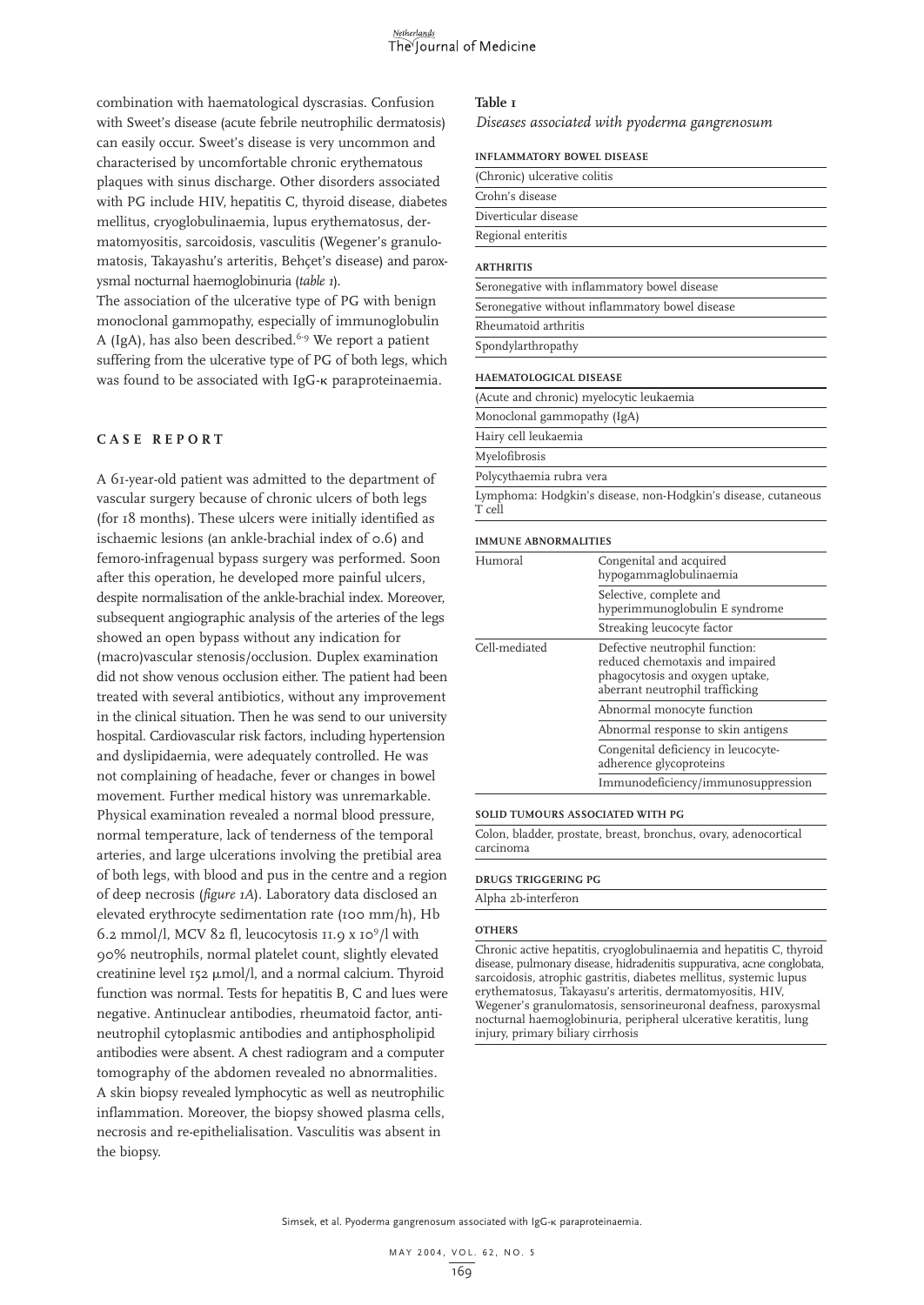# Netherlands<br>The Journal of Medicine





**Figure 1** *Ulcerative pyoderma gangrenosum before (A) and after (B) treatment with steroids*

Initially a definitive diagnosis could not be made. During a multidisciplinary meeting, however, one of the specialists, to whom the lesions were shown, immediately considered the diagnosis pyoderma gangrenosum on clinical grounds. Further laboratory analysis, i.e. serum protein electrophoresis, showed an IgG-к paraproteinaemia. To see whether there was a systemic skeletal involvement additional radiograms were performed, without signs of multiple myeloma. Moreover, neither cytology nor histology of the bone marrow showed a localisation for multiple myeloma. The ulcers of both legs started to heal within a week after treatment with prednisolone 1 mg/kg was initiated (*figure 1B*). Altogether, the presence of the monoclonal gammopathy and the improvement of the lesions after treatment were consistent with PG.

# **DISCUSSION**

Pyoderma gangrenosum in association with IgG-K paraproteinaemia is uncommon.<sup>10-12</sup> Although the association with monoclonal IgA gammopathy is well recognised,

multiple myeloma is rarely found. Also in our patient, we could not find signs of systemic skeletal involvement. The conditions that may mimic ulcerative PG are systemic vasculitis, dermatitis artefacta, infection (mycobacterial, atypical mycobacterial, amebiasis, syphilis, herpes simplex, deep fungal infection), drug reactions (hydroxyurea), insect bite (spider), synergistic gangrene, antiphospholipid syndrome and cutaneous neoplasma (*table 2*). PG is a diagnosis of exclusion, so the above-mentioned conditions should be ruled out before the diagnosis of PG is made. Weenig *et al.* have described that substantial misdiagnosis of skin ulcers as PG can occur (approximately 10%).<sup>10</sup> Misdiagnosis of PG can expose patients to risks associated

# **Table 2**

*Differential diagnosis of pyoderma gangrenosum*

# **ULCERATIVE PG**

| Systemic vasculitis                                                                                                              |
|----------------------------------------------------------------------------------------------------------------------------------|
| Dermatitis artefacta                                                                                                             |
| Infection: (atypical) mycobacterial, amebiasis, syphilis, herpes<br>simplex (especially in HIV patients), deep fungal infections |
| Drug reactions (hydroxyurea)                                                                                                     |
| Insect bite (spider)                                                                                                             |
| Synergistic gangrene                                                                                                             |
| Antiphospholipid syndrome                                                                                                        |
| Cutaneous neoplasms                                                                                                              |
| <b>PUSTULAR PG</b>                                                                                                               |
| Infection: bacterial, viral, fungal                                                                                              |
| Gonococcal septicaemia                                                                                                           |
| Folliculitis                                                                                                                     |
| Pustular vasculitis                                                                                                              |
| Pustular drug eruptions                                                                                                          |
| Bowel bypass syndrome                                                                                                            |
| Pyostomatitis vegetans                                                                                                           |
| <b>BULLOUS PG</b>                                                                                                                |
| Atypical Sweet's syndrome                                                                                                        |
| Insect/arthropod bite                                                                                                            |
| Viral infection (in immunocompromised patients)                                                                                  |
| Acute cellulitis                                                                                                                 |
| Bullous mycosis fungoides                                                                                                        |
| Bullous dermatoses (erythema multiforme, etc.)                                                                                   |
|                                                                                                                                  |

# **VEGETATIVE PG**

| Pyoderma vegetans                  |
|------------------------------------|
| Blastomycosis-like pyoderma        |
| Deep fungal infection              |
| (Atypical) mycobacterial infection |
| Dermatitis artefacta               |
| Cutaneous neoplasm                 |